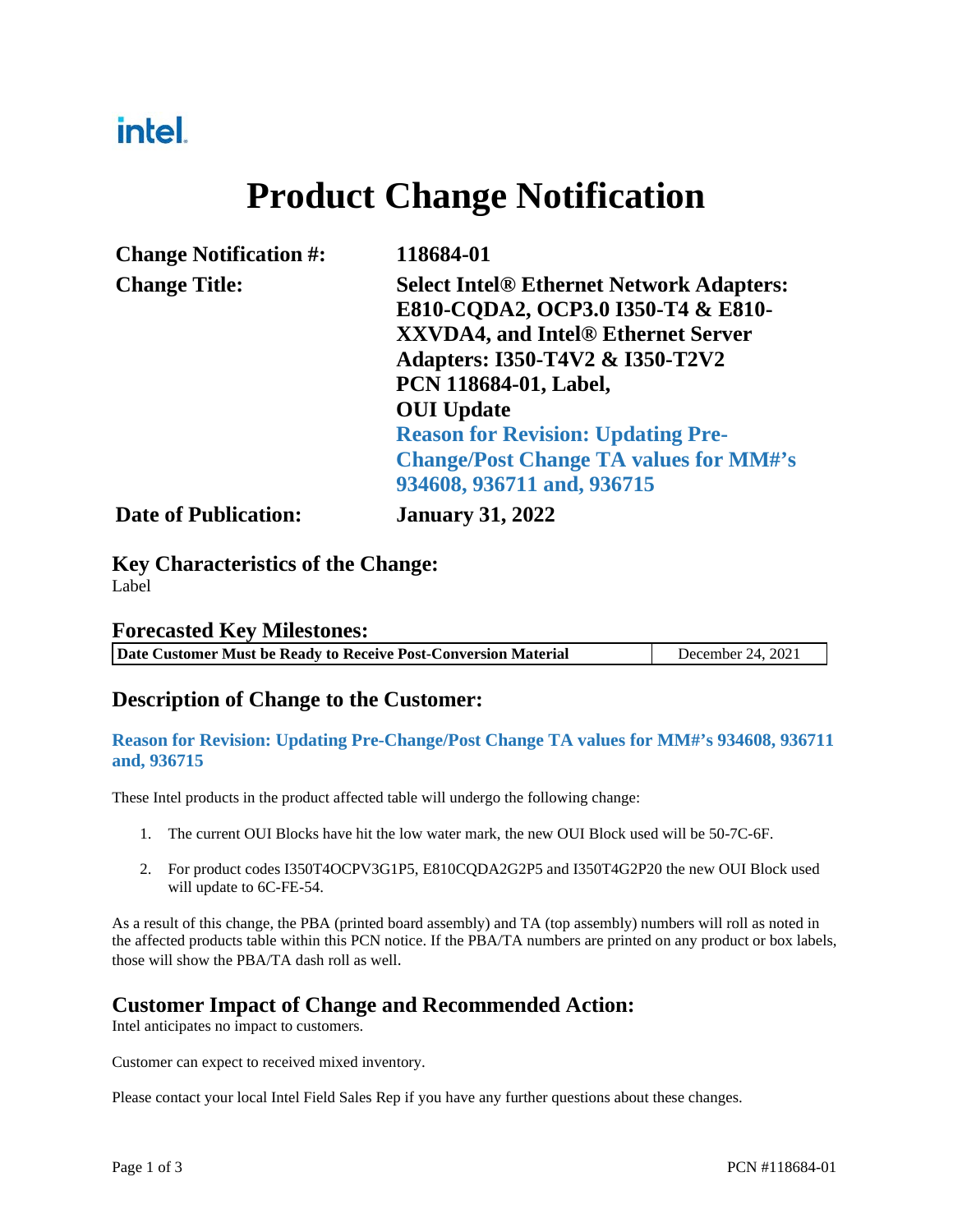| <b>Marketing</b><br><b>Name</b>                                                      | Touters Anterior mich Ortering Co<br><b>Product Code</b> | MM#    | uu,<br><b>Pre Change</b><br>TA | <b>Pre Change</b><br><b>PBA</b> | <b>Post Change</b><br><b>TA</b> | <b>Post Change</b><br><b>PBA</b> |
|--------------------------------------------------------------------------------------|----------------------------------------------------------|--------|--------------------------------|---------------------------------|---------------------------------|----------------------------------|
| Intel <sup>®</sup> Ethernet<br>Server Adapter<br>I350-T4V2, OEM<br>Gen               | I350T4G2P20                                              | 934608 | H34230-006                     | H32730-006                      | H34230-007                      | H32730-007                       |
| Intel <sup>®</sup> Ethernet<br>Server Adapter<br>I350-T2V2, retail<br>unit           | I350T2V2                                                 | 936711 | H47824-003                     | H47819-003                      | H47824-004                      | H47819-004                       |
| Intel <sup>®</sup> Ethernet<br>Server Adapter<br>I350-T4V2, retail<br>unit           | I350T4V2                                                 | 936715 | H47886-003                     | H47822-003                      | H47886-004                      | H47822-004                       |
| Intel <sup>®</sup> Ethernet<br>Network Adapter<br>E810-CQDA2,<br>Retail Unit         | E810CQDA2                                                | 978322 | K66680-005                     | K91258-009                      | K66680-006                      | K91258-010                       |
| Intel <sup>®</sup> Ethernet<br>Network Adapter<br>E810-CQDA2,<br><b>Retail Bulk</b>  | E810CQDA2BLK                                             | 978323 | K66682-005                     | K91258-009                      | K66682-006                      | K91258-010                       |
| Intel <sup>®</sup> Ethernet<br>Network Adapter<br>E810-XXVDA4,<br>Retail Unit        | E810XXVDA4                                               | 978334 | K66696-004                     | K92046-008                      | K66696-005                      | K92046-009                       |
| Intel <sup>®</sup> Ethernet<br>Network Adapter<br>E810-XXVDA4,<br><b>Retail Bulk</b> | E810XXVDA4BLK                                            | 978335 | K66699-004                     | K92046-008                      | K66699-005                      | K92046-009                       |
| Intel <sup>®</sup> Ethernet<br>Network Adapter<br>ОСРЗ.0 ІЗ50-Т4,<br>OEM Gen         | I350T4OCPV3G1P5                                          | 979132 | K54737-006                     | K22937-012                      | K54737-007                      | K22937-013                       |
| Intel <sup>®</sup> Ethernet<br>Network Adapter<br>E810-CQDA2,<br>OEM Gen             | E810CQDA2G2P5                                            | 99A454 | K99580-005                     | K91258-009                      | K99580-006                      | K91258-010                       |

#### **Products Affected/Intel Ordering Codes:**

#### **PCN Revision History:**

| <b>Date of Revision:</b> | <b>Revision Number:</b> | <b>Reason:</b>                                                                    |
|--------------------------|-------------------------|-----------------------------------------------------------------------------------|
| November $16, 2021$      | $($ )(                  | Originally Published PCN                                                          |
| January 31, 2022         | (11)                    | Updating Pre-Change/Post Change TA values for<br>MM#'s 934608, 936711 and, 936715 |